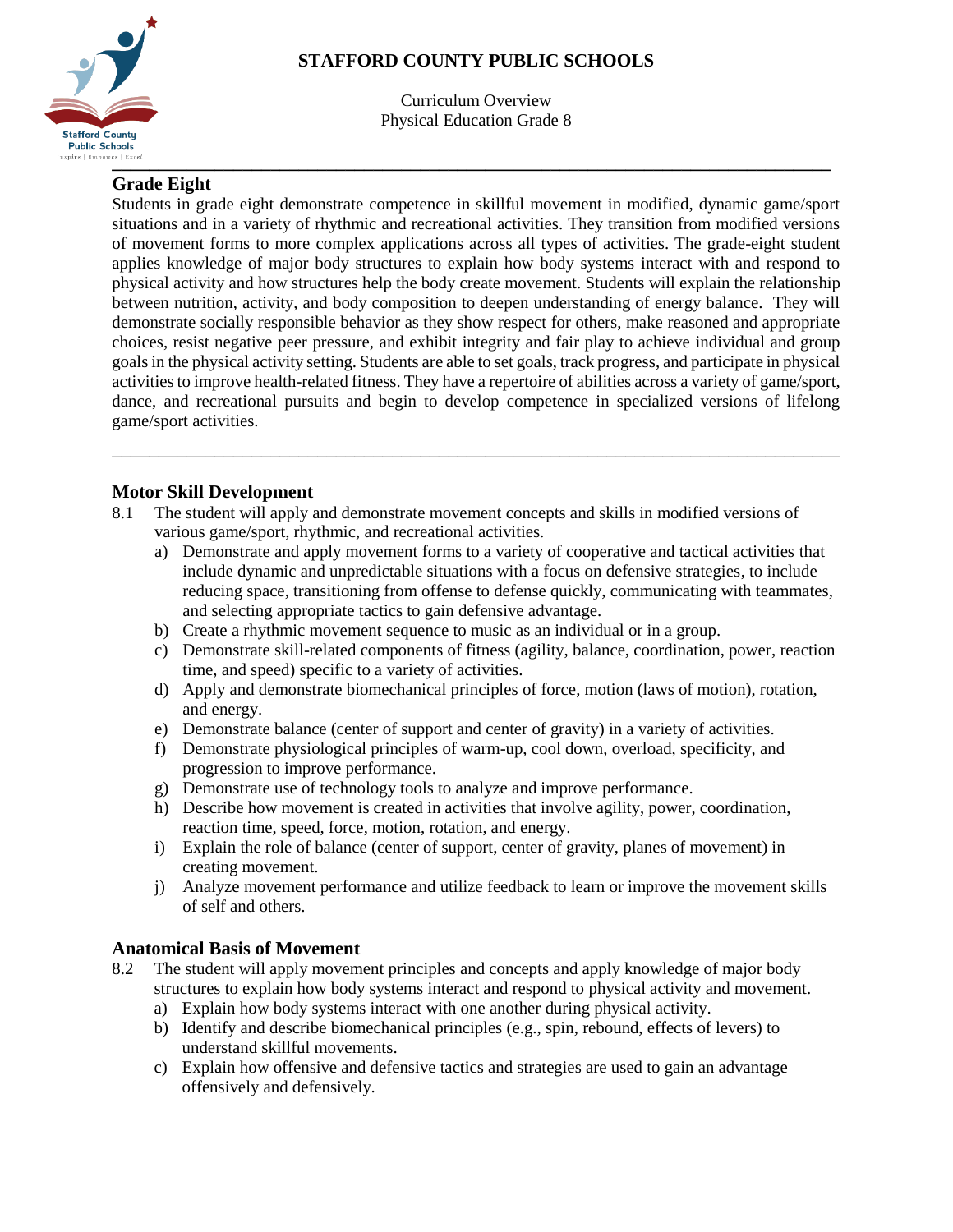- d) Analyze performance in a variety of selected skills/activities using movement concepts of agility, power, coordination, reaction time, speed, force, motion, rotation, and energy of self and partner. Analyze movement progressions (practice, self or peer assess, correct, practice at a higher level, and reassess) of a specific skill and utilize feedback to improve the movement skills of self and/or others.
- e) Describe effects of exercise/activity on physical movement, body systems, and brain development.
- f) Describe how muscles move bones to create paired movement by relaxing and contracting.
- g) Identify types of joints and associated movements, to include ball and socket (flexion/extension), pivot (rotation of one bone around another), and hinge (flexion/extension).
- h) Apply knowledge of anatomy to accurately describe movements in relation to type of joint and associated movement/motion, associated bones and muscles, and type of muscle contraction.

### **Fitness Planning**

- 8.3 The student will apply self-assessment skills and use technology to create and implement a personal fitness plan to improve or maintain personal fitness.
	- a) Self-assess level of physical activity and personal fitness on all components of health-related fitness, including body composition, and develop a plan, including SMART (specific, measurable, attainable, realistic, timely) goals, and action-plan strategies that include documentation of activities, mid-year and end-of-year assessments, reflection on progress, and timeline for maintenance or improvement.
	- b) Define and describe specificity, overload, and progression in relation to improving personal fitness.
	- c) Demonstrate use of technology tools to assess, monitor/record, and improve personal fitness.
	- d) Create and implement an activity plan to meet physical activity guidelines of 60 minutes a day that includes warm-up, cool down, and appropriate intensity levels.
	- a) Monitor heart rate before, during, and after moderate to vigorous physical activity (MVPA).

#### **Social Development**

- 8.4 The student will describe and apply a variety of social and safety skills to achieve individual and group goals in a variety of physical activity settings.
	- a) Describe and demonstrate best practices for participating safely in physical activity, exercise, and dance (e.g., injury prevention, proper alignment, hydration, use of equipment, implementation of rules, sun protection).
	- b) Describe and demonstrate appropriate encouragement and feedback to peers without prompting from the teacher.
	- c) Identify and demonstrate proper etiquette, respect for others, integrity, and teamwork while engaging in physical activity and/or social dance.
	- d) Demonstrate basic movements used in stress-reducing activities (e.g., yoga, Pilates, tai chi).
	- e) Apply communication skills and strategies that promote team/group dynamics.
	- f) Describe and demonstrate conflict-resolution skills.
	- g) Apply problem solving skills in cooperative and dynamic physical activities and/or dance settings.
	- h) Analyze and compare social and emotional benefits of participation in a variety of activities.
	- i) Identify opportunities for social interaction through physical activity in the community.

#### **Energy Balance**

8.5 The student will explain the relationship of caloric intake, caloric expenditure, and body composition.

- a) Describe the relationship between poor caloric intake and health risk factors. Explain the role of energy balance in weight management and body composition.
- b) Describe types of body-composition measures and demonstrate appropriate use of one measure.
- c) Explain a Rate of Perceived Exertion (RPE) scale and how it relates to energy expenditure.
- d) Describe how an RPE scale can be used to adjust workout intensity during physical activity.
- e) Describe the body's physiological responses to warm-ups and cool downs.